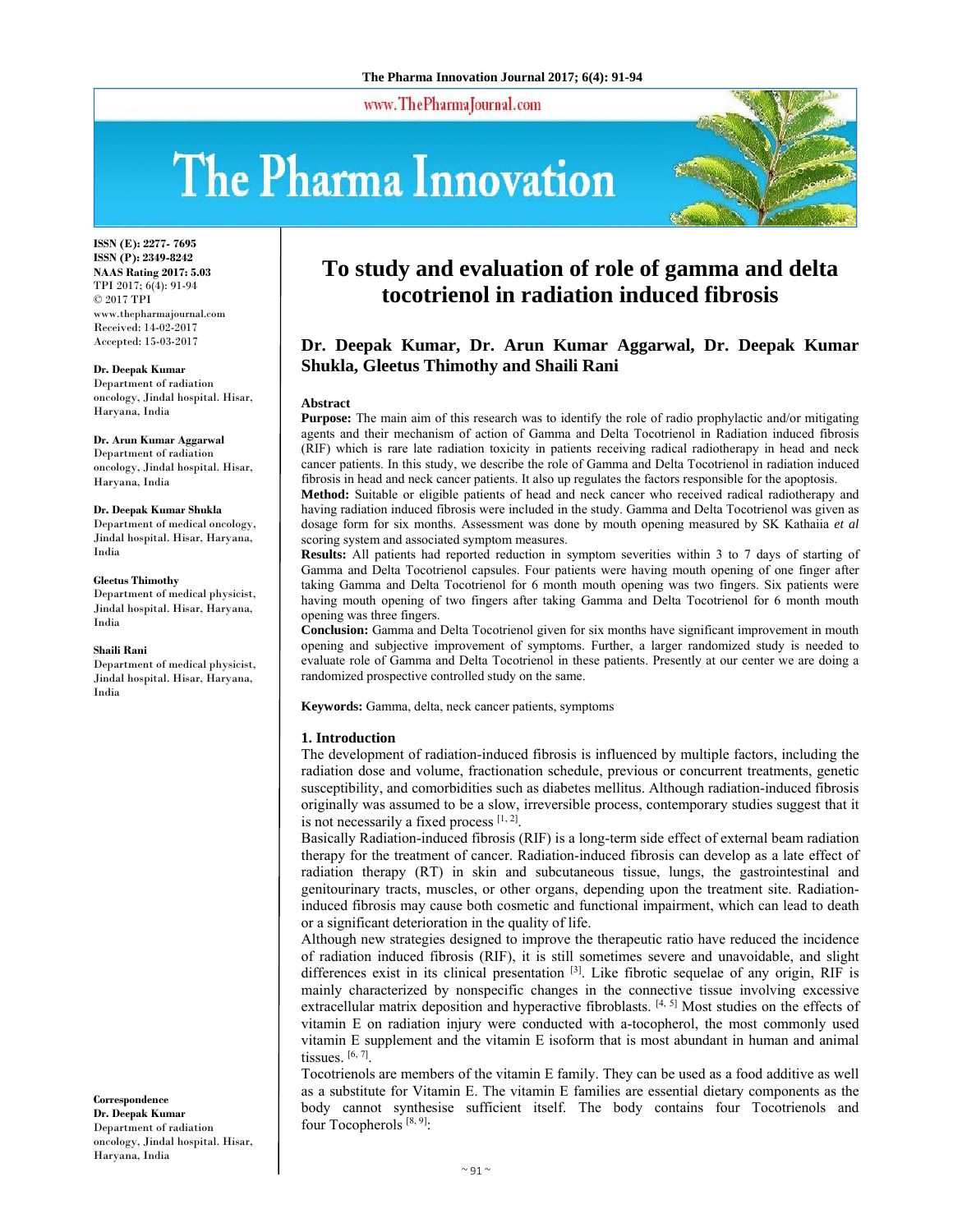- Alpha tocotrienols
- Beta tocotrienols
- $\checkmark$  Gamma tocotrienols
- Delta tocotrienols
- $\checkmark$  Alpha tocopherols,
- $\checkmark$  Beta tocopherols,
- Gamma tocopherols
- $\checkmark$  Delta tocopherols

However these have different antioxidant activities when measured in human plasma and also several studies have reported the antioxidant, anti-inflammatory, anticancer, hypocholesterolemic and neuroprotective properties of tocotrienols in different cell lines, animal models, and in humans. The tocopherols are saturated forms of vitamin E, whereas the tocotrienols are unsaturated and possess an isoprenoid side chain (Table 1). The name "tocotrienol" was first suggested by Dr. Banyan, for the isomers of vitamin E, with isoprenoid side chain present in nature, when isolated from the latex of the rubber plant, Havea brasiliensis. Tocotrienols attracted no real attention until the 1980's and 1990's when their cholesterol-lowering potential and anticancer effects were described [10, 11, 12].



The prevention of radiation-induced fibrosis has focused on improvements in RT technique, which have resulted in higher doses to the tumor target and decreased doses to normal tissue, thus potentially preventing the development of radiation-induced fibrosis. Furthermore, established radiationinduced fibrosis may be treatable with novel therapeutic approaches, particularly the combination of pentoxifylline and vitamin E and other combination of vitamin E family member's i.e. Gamma and Delta Tocotrienol. Gamma and Delta Tocotrienol belongs to the class of Biological Response Modifier. It down regulates the kinases and growth factors responsible for cell survival and proliferation. [13, 14]

This study addressed the extent to which HMG‐CoA reductase inhibition is involved in the mechanisms of radioprotection by GT3 and DT3 in vivo. The protective effects of GT3 were examined in three organ systems that play critical roles after exposure to ionizing irradiation, the hematopoietic system, the intestine, and the vascular system. We demonstrate here that, in addition to protecting against hematopoietic radiation toxicity, GT3 also ameliorates intestinal radiation injury, enhances recovery of the intestine after TBI, and reduces vascular oxidative stress in an HMG‐ CoA reductase‐ dependent manner.

These findings may have significant implications for the future development of tocols as radioprophylactic agents and pertain particularly to tissue injury in organs where vascular

damage is presumed to play a mechanistic role. Our data also suggest that combination therapies with tocols and statins should be explored in order to take advantage of possible synergistic or additive effects. Tocols exert their biological effects not only by virtue of their antioxidant properties but also by inhibiting the enzyme hydroxy-methyl-glutarylcoenzyme A (HMG-CoA) reductase, i.e., an effect similar to that of the drug class GT3 exerts substantially stronger inhibitory effects on HMG-CoA reductase compared to other tocols and also accumulates in endothelial cells at much higher levels [15, 16].

#### **Patients and Methods**

The targeted population was defined as Men and women who had radiotherapy for Head and Neck cancer and exhibited clinically measurable RIF that had occurred more than 6 months after radiotherapy completion, without evidence of recurrent or evolutionary cancer or skin pathology. Written informed consent was obtained from all patients before treatment started. The study was approved by the Jindal Hospital in Hisar.

#### **Chemicals**

GT3 and DT3 was obtained from CA Probret, Brand of JENOME Biophar Pvt. Ltd. Shortly before administration,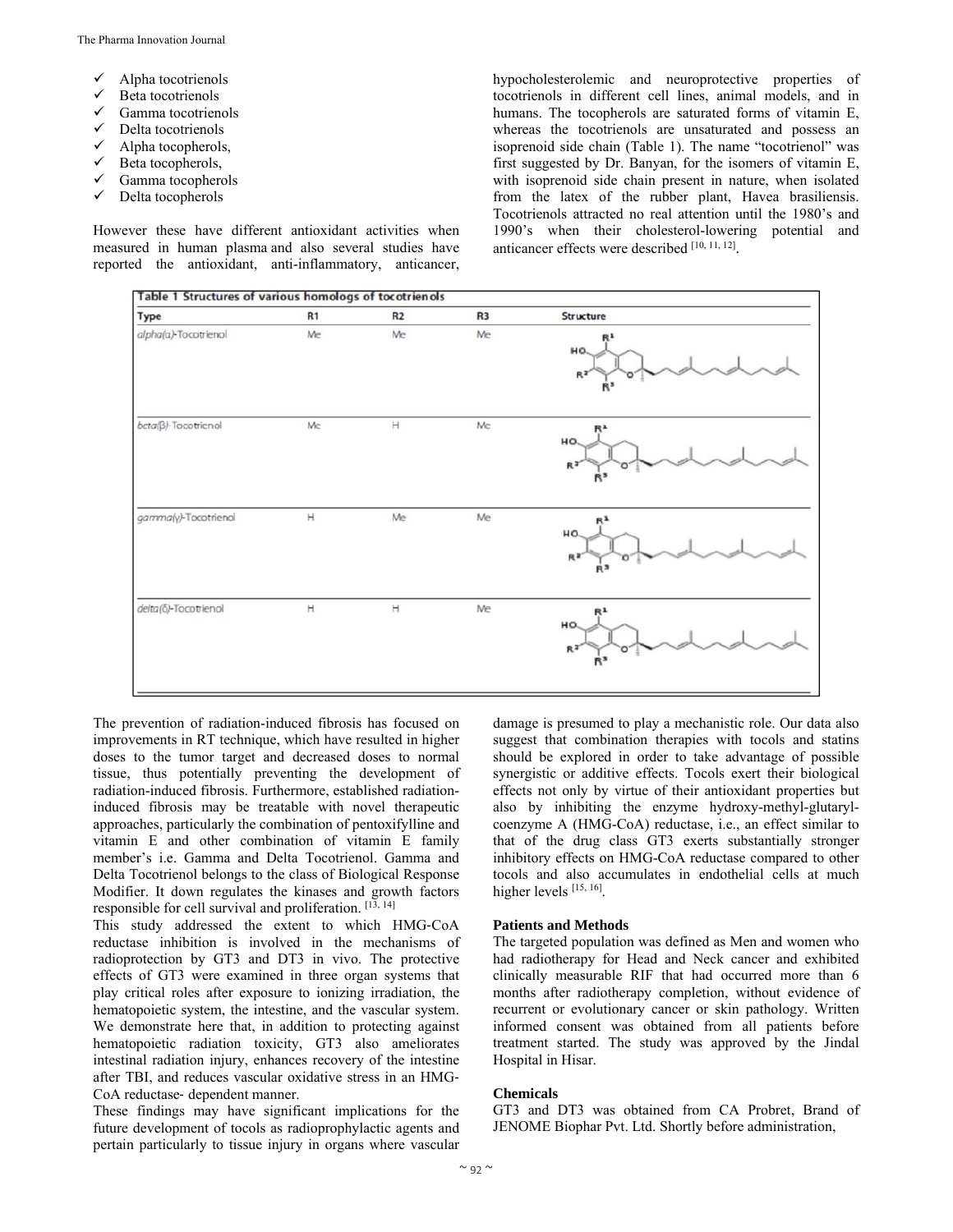#### **Each Soft gel Capsule contains**:

- $\checkmark$  CA-Probret 400 mg
- $\checkmark$  Dose: Standard dosage is 800 mg/day.
- $\checkmark$  Administration: Twice a day orally for six months.
- $\checkmark$  Packing : 30 Soft gel Capsules in a container

Generally there are no differences in dosage among children and adults, though children under the age of 10 are advised not to use tocotrienols at all unless under the recommendation by a physician

#### **Randomization**

Before starting the study firstly randomized the database with proper code. The capsules for drugs and placebo were identical in appearance, taste, and labeling. The drug code was revealed after the database had been completed and locked. In an individual, Assessment was done by mouth opening measured by SK Kathaiia *et al* scoring system and associated symptom measures.

Sk Kathaiia *et al* (1992) have given different scores assigned to the patients on the basis of mouth opening between upper and lower central incisors as follows: [17]

- ₩. Score 0: Mouth opening is 41 mm or more.
- Score 1: Mouth opening is 37 to 40 mm.
- Score 2: Mouth opening is 33 to 36 mm.
- Score 3: Mouth opening is 29 to 32 mm.
- ₩. Score 4: Mouth opening is 25 to 28 mm.
- ₩. Score 5: Mouth opening is 21 to 24 mm.
- ₩. Score 6: Mouth opening is 17 to 20 mm.
- ₩. Score 7: Mouth opening is 13 to 16 mm.
- ₩. Score 8: Mouth opening is 09 to 12 mm.
- ₩. Score 9: Mouth opening is 05 to 08 mm
- 41 Score 10: Mouth opening is 0 to 04 mm.

10 patient included were randomly assigned, for 6 months, to a combination of 800 mg/d of GT3 and DT3 in two 400-mg Capsules.

#### **Outcome Measures**

Participants or patients were reviewed by the clinical investigators before randomization. Experiencing radiation induced fibrosis; restricted mouth opening and symptomatic stiffness in neck were included in the study. Routine evaluation included opening of mouth and measurement of the length of mouth opening during the head and neck cancer. Objective signs and subjective symptoms relating to the site of fibrotic involvement were graded from 1 to10, according to the SK Kathaiia *et al* scoring system. Assessment was done by improvement in mouth opening measured and associated symptom measures.

#### **Results**

All patients had reported reduction in symptom severity within 3 to 7 days of starting of GT3 and DT3 combination. Four patients who were having mouth opening of one finger, after taking GT3 and DT3 combination for six month, mouth opening was increased to two fingers. Six patients were having mouth opening of two fingers after taking GT3 and DT3 combination for six month mouth opening was increased to three fingers. Better results were observed in postoperative patients. We evaluate subjective patient and got there response with the questioner which is given below in the tabular form. (table2)

**Table 2:-**To Evaluate Subjective Patient Response in QOL We Asked A Questionier: After 15 Days

| <b>Ouestions</b>                                               | <b>Answers</b>         |
|----------------------------------------------------------------|------------------------|
| Was It Beneficial                                              | $YES - 10$<br>$NO - 0$ |
| How much improvement in mouth opening<br>according to patient? | Significant            |
| Was relief in neck stiffness and ease in neck                  | $YES - 10$             |
| movement?                                                      | $NO - 0$               |
| Whether he is now able to eat solid food?                      | $YES - 10$             |

#### **GT3 and DT3 combination Features**

- Clinically proven.
- No apparent observable side effects reported.
- $\checkmark$  Can be used in any stage of cancer as a palliative care treatment.
- GT3 and DT3 combination targets the Multiple cell signaling pathways, thus elevating the immunocompromised state of the cancer patients.

After the administration of GT3 and DT3 combination to the patients following primary and secondary analysis were observed and provide scoring to the patients for mouth opening.

#### **Primary Analyses Secondary Analyses**





AFTER 2 MONTHS



DAY 1





**DAY 60** 



**DAY 180**